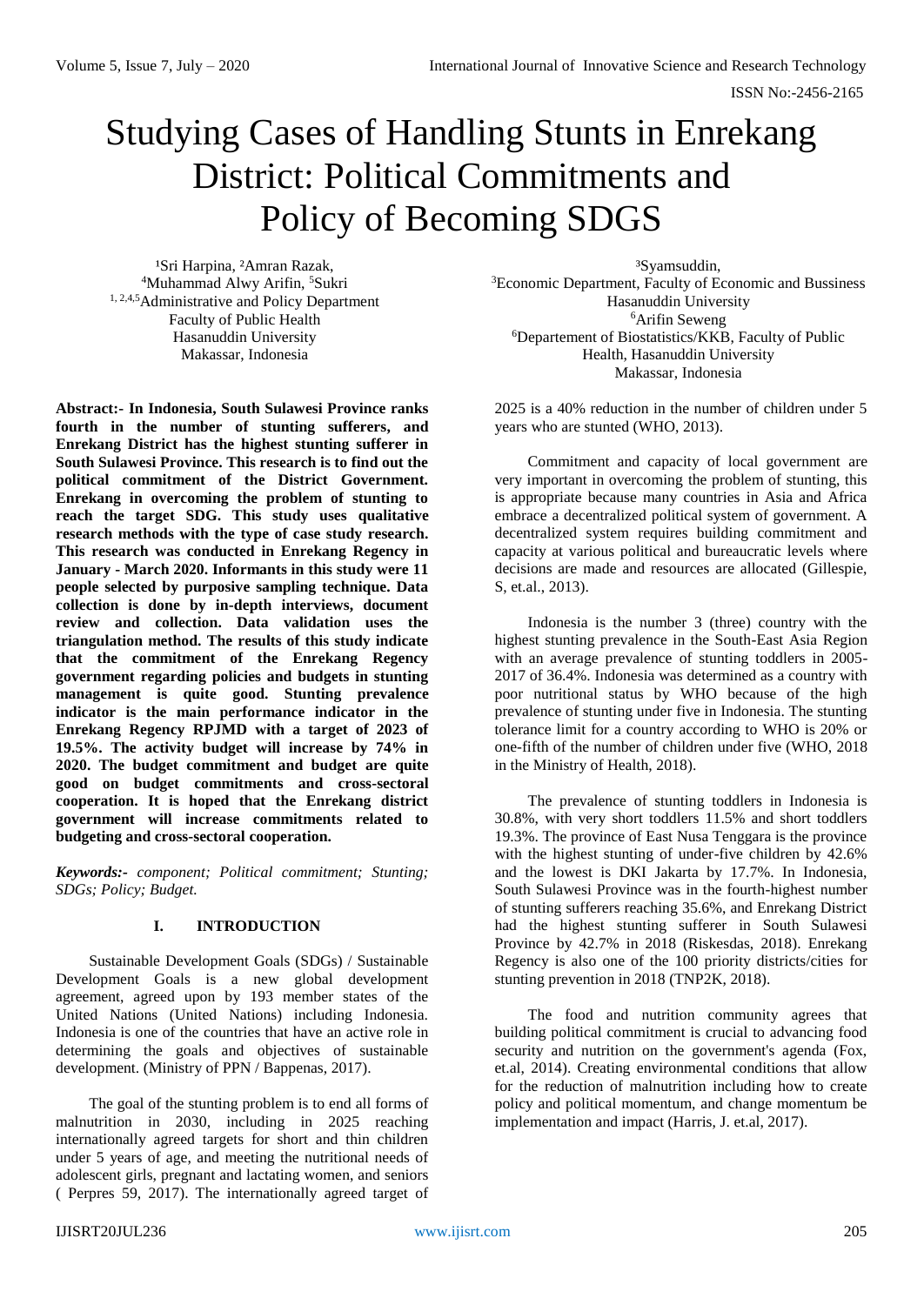Indonesia is ranked 10th out of 45 countries related to the Hunger and Nutrition Commitment Index (HANCI). Indonesia is ranked 10th in terms of commitments to address nutrition issues / Nutrition Commitment Index (NCI) and ranked 17th for commitments to reduce hunger (HRCI). From the survey results, Indonesia is categorized as a country with a high percentage of stunting toddlers (30-39%) but only has the same middle-ranking political commitment to Mali. Besides, there are 2 indicators out of 12 indicators of government commitment to address nutritional problems that have very low scores, namely on the indicator of sanitation access and indicators of nutritional features in national development policies are still weak (Te lintels, et.al., 2015).

Research on political commitments carried out in East Nusa Tenggara Province shows that verbal commitment and local government institutions are already good but still low on budget commitments (Bre Boli, Elisabeth, et al, 2018). Lack of budget commitment is also the result of research conducted in North Bengkulu Regency, other indicators that have not yet been achieved are the promotion of exclusive breastfeeding, sanitation coverage (healthy latrines), visits to pregnant women namely K1 and K4 and legal indicators (Rozi & Novega, 2018).

The purpose of this study was to determine the political commitment of the Enrekang Regency Government in overcoming the problem of stunting to realize the Sustainable Development Goals.

# **II. MATERIALS AND METHODS**

#### *A. Location and Research Design*

This research was conducted in Enrekang Regency, South Sulawesi Province. This research is qualitative research with a case study approach.

#### *B. Population and Sample*

The population are government officials in the Enrekang Regency government scope who have the authority and are directly involved in policymaking and implementing stunting problem handling activities. The informants of this study were 11 people who were selected by purposive sampling.

#### *C. Data Types and Sources*

Data collection was obtained utilizing in-depth interviews with informants, document review and observation.

### *D. Data analysis*

Stages of data analysis in this study are: organize and prepare data for analysis, read or see all data, data coding, description, narration and interpretation. Data validity is done by the triangulation method

#### **III. RESULTS**

#### *A. Characteristics of Informants*

Policy (stunting handling program in regional development planning documents)

Stunting handling activities have been included in the Regional Medium-Term Development Plan (RPJMD) document in Enrekang District by making the percentage of stunting reduction the main indicator in the 2018-2023 RPJMD. The initial target of the RPJMD was 45.8% with the target of achievement in 2023 is 19.5% with a reduction in the percentage of stunting prevalence of 26.3% for 5 years or an average of 5.26% per year.

Excerpts from interviews regarding stunting activities in the Regional Medium-Term Development Plan (RPJMD):

(US, 40 years old)

*"The issue of stunting is a priority for Enrekang Regency ... because it has become an indicator in the RPJMD"*

(RD, 48 years old)

*"In the RPJMD the indicator is in the form of a percentage reduction in stunting per year from 2019-2023"*

Stunting management activities have also been adopted in the 2018-2023 Health Service Strategic Plan (Renstra) which refers to the target found in the SDGs. Besides, supporting activities to accelerate the reduction of stunting have also been accommodated in the 2018-2023 Health Office Strategic Plan, namely: health services for pregnant women, infant and toddler health services, exclusive breastfeeding for infants, promotion of behaviour change, access to proper sanitation, use of latrines and access to clean water. The following are the results of the interview informant:

#### (ST, 53 Th)

*"In the Health Office Strategic Plan there are already special activities for stunting ...... support activities for stunting in the health department include maternal child health, poor nutrition, immunization, exclusive breastfeeding, JKN, adolescent health, health promotion, clean water and sanitation"*

#### (H 42 years old)

*"There are several sections in the health office ... the activities and indicators are in the health department strategic plan such as undernutrition health services for malnourished children, health services for pregnant women, children under five, exclusive breastfeeding, immunization, infectious diseases, health promotion, clean water and sanitation"*

In addition to the Health Service in the Department of Food Security activities and indicators of stunting support activities have also been adopted into the 2018-2023 Strategic Plan and referring to the target SDGs. Indicators at the Food Security Service are population travel with moderate or severe food insecurity, based on the scale of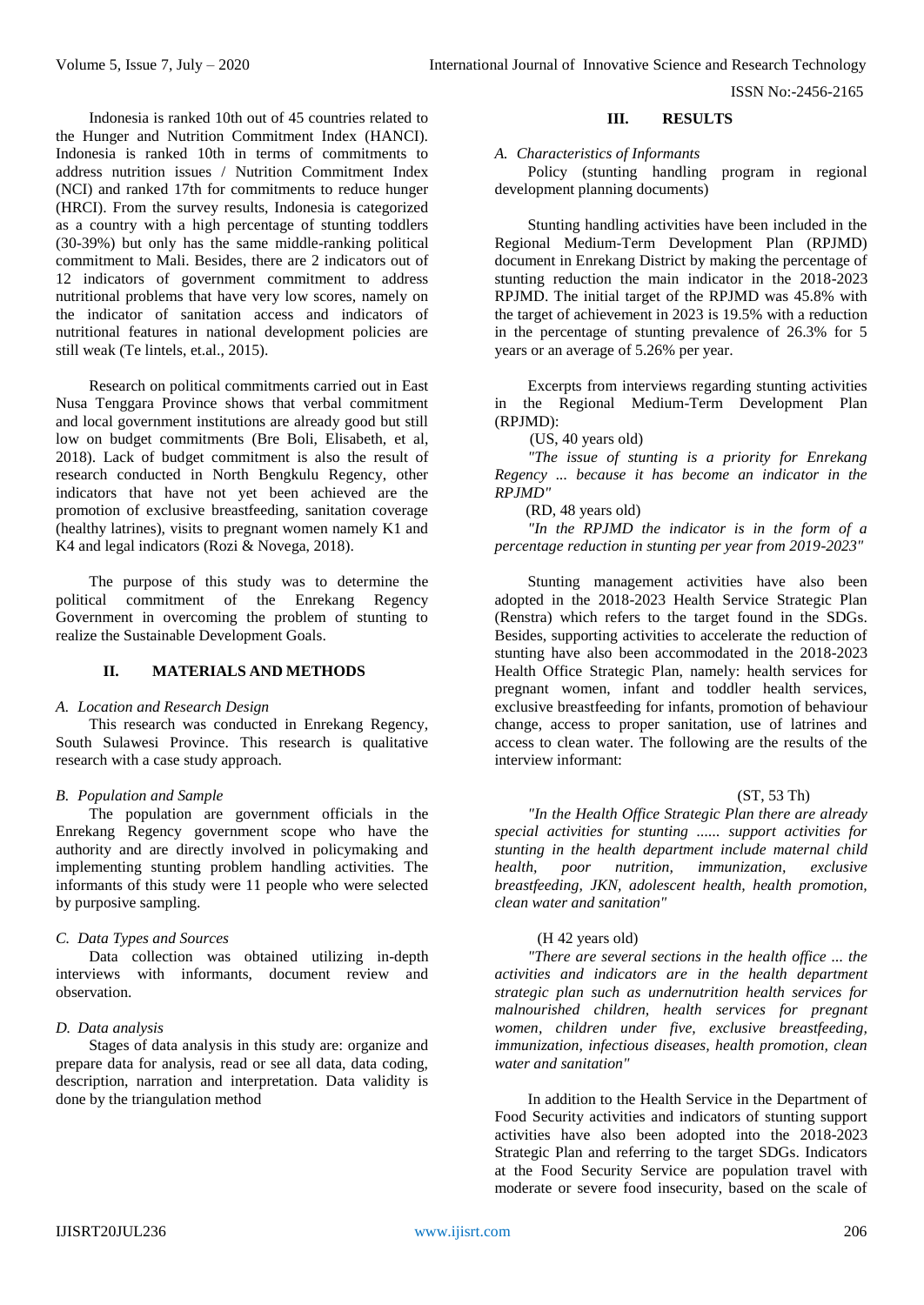experience of food insecurity and increasing access to nutritious food. The following are the results of the interview informant:

#### (SY, 55 years old)

*"In the strategic plan of food security activities that are in nature support the acceleration of stunting reduction ... we include in the 2018-2023* strategic plan"

#### *B. The budget*

The special budget for stunting activities has been budgeted in the district budget. Enrekang in 2019 and 2020. The budget contained in the 2019 budget year health service amounted to Rp.70,000,000, and in 2020 amounted to Rp.70,000,000. The stunting budget allocation is specifically only budgeted in the APBD starting in 2019, in the 2018 APBD there is no budget allocated specifically for stunting activities.

In addition to the Department of Health in Bappeda-Litbang, there is a budget to coordinate the preparation of a stunting Regional Action Plan (RAD) in 2019 of Rp.88,000,000 and 2020 of Rp. 145,600,000. In the social service, there is a budget for monitoring the provision of assistance in fulfilling nutritional stunting in the 2020 budget year of Rp. 30,000,000, the budget is used to assist the distribution of PKH funds (family hopes program) which is prioritized for underprivileged families who have pregnant women or stunting toddlers. In the Department of Population and Family Planning in 2020, there is a budget for socialization activities to prevent stunting for children in the first 1000 days of life in the amount of Rp. 30,000,000. The following are the results of the interview respondent:

# (KR, 40 Th)

*"The total budget is 70 million for stunting ... a separate stunting budget has existed since 2019"* (HR, 42 Th)

"*The stunting budget, in particular, has been budgeted for 2 years, amounting to 70 million"* (RD, 48 Th)

*"If there are 145 million in Bappeda for stunting coordination ... in the main OPD which is directly related to stunting prevention and control ... the amount can be seen in the regional budget"*

In addition to the special budget for stunting, the budget allocation for supporting and supporting activities to accelerate stunting reduction and stunting prevention has also been budgeted in the Enrekang Regency APBD. In 2019 the budget will be Rp. 36,442,638,399, this budget is spread across four OPDs, with funding coming from the APBD Kab. Enrekang Rp. 20,882,476,800, DAK funds of Rp. 15,490,161,599 and decon of Rp. 50,000,000. In 2020 the budget of this supporting activity increased by 5.5% to 38,448,555,854. The 2020 budget is sourced from the District Budget. Enrekang amounting to Rp.21,059,816,864, DAK funds amounting to Rp.17,388,738,990.

The budget allocation for stunting is also found in the village funds, namely in 10 villages locus stunting, the 2019 budget is Rp.98,755,000, while the health budget is Rp.446,747,975. In general, the activities carried out are information dissemination and counselling related to stunting and supplementary feeding to pregnant women and toddlers. Following are the results of the interview excerpts related to the budget of supporting stunting activities:

*"The budget is in the DHO, Diknas, Bappeda, population control and family planning, the number ... I don't memorize it ... later, just look at the APBD ... the budget for stunting there is a source of funds from the APBD and some from the APBN (DAK) and village funds"* (RD, 48 Th)

*"The budget is in the health department, the ministry of education, the national planning agency, food security, the district government office, the social ministry ... overall I don't remember ... besides the APBD, the APBN, the stunting budget can also use village funds"*

Based on the results of interviews with informants it is known that PKK activities are directed to support stunting prevention efforts even though the PKK budget is not specifically mentioned intended for stunting activities. The PKK budget for 2019 is 800,000,000 and 2020 is 796,400,000. The following are the results of the interview excerpt:

#### (RD, 48 years old)

*"Because it is not a nomenclature of activities so the name of the activity does not specifically mention stunting, but its activity is to support the acceleration of stunting reduction for example in PKK activities"*

# **IV. DISCUSSION**

*Policy (stunting handling program in development planning documents).*

According to Te Lintelo, et.al. (2013) that one form of government commitment in dealing with nutrition problems is the existence of government programs or policies related to nutrition. Government programs and policies on nutrition are the extents to which nutrition programs/activities are contained in national and regional development policy/strategy documents.

Based on the results of research on commitment policies (policies) show that the Enrekang District Government has a good commitment because it has included indicators and stunting activities and other supporting activities in the regional development policy documents namely RPJMD, RKPD, Renstra and Renja. The results of this study are in line with research in Tanzania that nutrition programs have been integrated into national multisectoral and independent policy plans and strategies. Specific indicators have also been included in the national development plan and vision of 2025 on national strategies for increasing growth and poverty reduction (Te Lintelo, et al. 2020).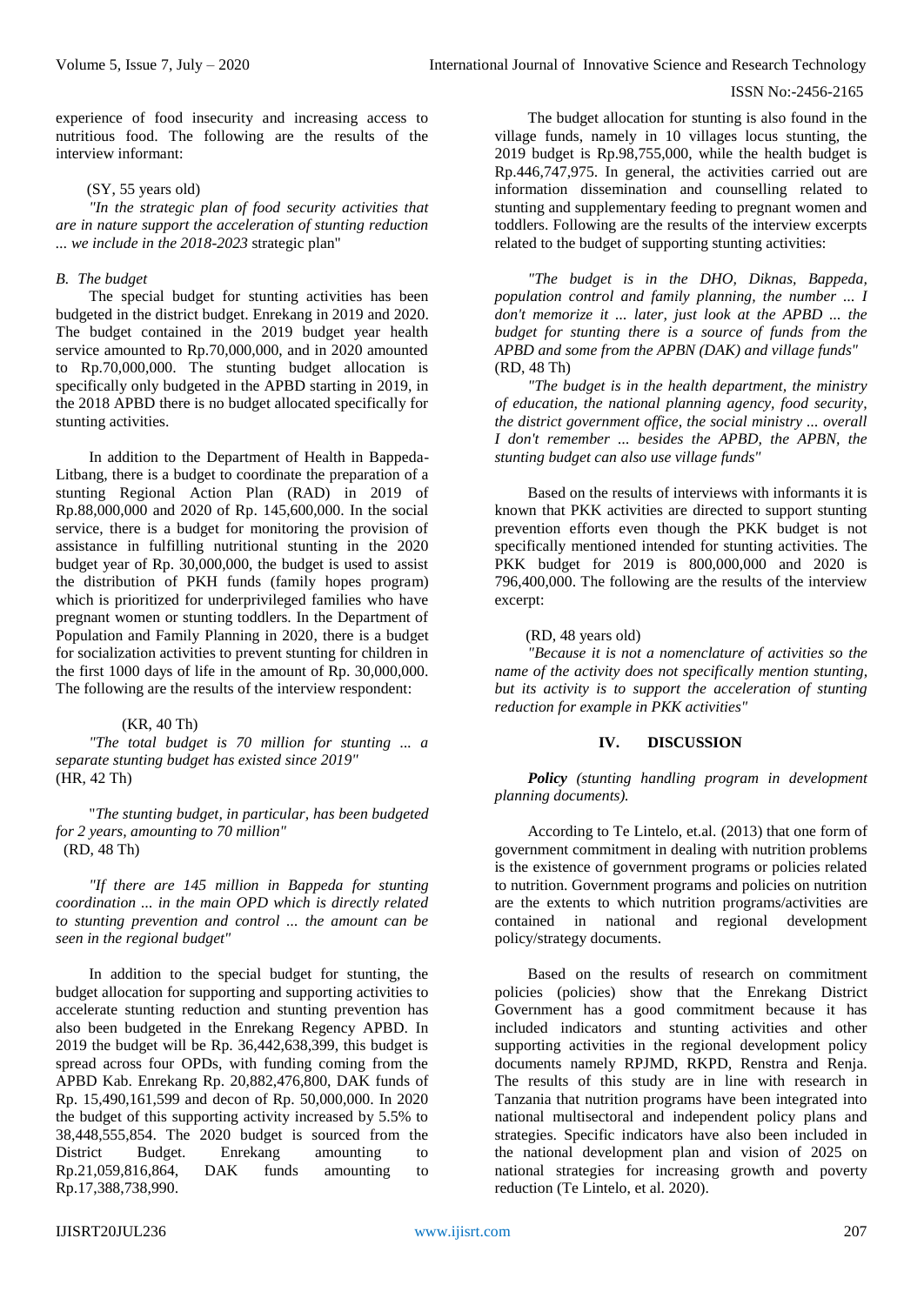The same results in the research of Fransiska, Rozi and Novega (2018) in North Bengkulu showed that nutrition-related programs had become a priority and had been included in regional development documents, although there were no specific stunting activities. The results of this study differ from the results of research in Padang Pariaman that the government's commitment related to the stunting program in regional development policies is still weak (Syafrina, Merri, et al. 2019).

Activities and supporting indicators for stunting have also been included in the strategic planning documents of the Health Officer and the Office of Food Security, this is in line with research in Bangladesh which shows that several programs and activities.

Determining the success of stunting reduction programs in the country are food security and food diversity, maternal and child health, water and sanitation, income, poverty and inequality, gender and women's empowerment, policies and nutritional drivers (Nisbett, Nicholas, et.al. 2017 ).

Also based on the results of research from Beal, Ty. et.al (2018) that the determinants of stunting in Indonesia are non-exclusive breastfeeding during the first 6 months, low socioeconomic status of the household, premature birth, newborn body length, maternal education level, quality of latrines and clean water, environment, low access to health services, community culture, agriculture and the food system.

The stunting targets contained in the SDGs, goal 2 are: by 2030, eliminating all forms of malnutrition, including by 2025 achieving internationally agreed targets for short and thin children under 5 years of age, and meeting the nutritional needs of adolescent girls, mothers pregnant and breastfeeding, and seniors (Bappenas, 2017). The internationally agreed target of 2025 is a 40% reduction in the number of children under 5 years who are stunted (WHO, 2013).

Comparison between Enrekang District Government's target achievement in 2023 of 19.5% with the target of reducing the prevalence of stunting contained in SDGs. By using 2018 riskesdas data of 42.7% (a decrease of 40%), the target of SDGs in 2025 is 17.08%. There is still a difference of 2.42% of the target that the Enrekang Regency government must achieve within two years. If the estimated RPJMD target for 2023 is reached, the stunting reduction under the SDGs target in 2025 can be achieved by the Enrekang Regency government.

# *The budget*

Based on the results of this study it is known that the Enrekang District Government has a fairly good commitment in terms of budget allocation to overcome the problem of stunting. The Government of Enrekang Regency in 2019 has allocated a budget from the APBD of Rp. 158,000,000 for stunting-specific activities, this budget is spread across two DPOs, namely, the Health Office and

Bappeda - Litbang, and in 2020 the budget has increased by 74% to Rp.275,600,000 spread across four DPOs, namely the Health Office, Bappeda Research and Development, Social Services and Population and KB Control Services

Besides, supporting activities and those directly related to the causes of stunting have also received budget allocations in the Enrekang Regency APBD. In 2019 the budget will be Rp. 36,442,638,399, this budget is spread across four OPDs, with funding coming from the APBD Kab. Enrekang Rp. 20,882,476,800, DAK funds of Rp. 15,490,161,599 and decon of Rp. 50,000,000. In 2020 the budget of this supporting activity increased by 5.5% to 38,448,555,854. The 2020 budget is sourced from the Budget. Enrekang amounting to Rp.21,059,816,864, DAK funds amounting to Rp.17,388,738,990.

The results of this study are in line with the research of Te Lintelo, et al. (2020) in Tanzania which shows that the nutrition budget allocation per district/city increased from 58 million TZS in 2011/2012 to 217 million TZS in 2014/2015. In addition, the president's office for local government increased the allocation of mandatory minimum nutrition funding per child from TZS 500 in 2016/2017 to TZS 1000 in 2017/2018. The Tanzanian government doubled spending to TZS 11 billion in 2017 for local government support for infants, mothers, young children and adolescent nutrition.

Different results were obtained in studies conducted in Padang Pariman District, North Bengkulu and East Nusa Tenggara Province which showed that the government's commitment regarding budget allocation for stunting activities was still low (Syafrina, Merri., Et al. 2019; Fransiska Rozi & Novega. 2018; Bre Boli, E., et al. 2018).

Although the commitment of the Enrekang Regency government related to the budget is quite good, but the commitment of institutions (OPD) is still not good, this is seen from the fact that there are only a few OPDs that budget for stunting activities, only six OPDs have budgeted special stunting activities and stunting support activities. This is not following the Decree of the Regent regarding the establishment of an agreed stunting and integrity pact working group. In the regent's decree, it was stated that there were 18 main OPDs that synergized and cooperated in efforts to reduce stunting. Each OPD stunting intervention by their respective authorities and costs incurred due to the implementation of the stunting intervention are charged to the DPA of each OPD.

The 10 stunting priority villages of 2.8% were allocated to the health budget of Rp.446,747,975, while for specific stunting activities of 0.6% or Rp.98,755,000 in the form of supplementary feeding for pregnant women and toddlers and socialization stunting. In addition to the Village Minister Regulation and Enrekang Regent Regulation, the use of village funds related to stunting is also regulated in Minister of Finance regulation Number. 205 / PMK.07 / 2019, Article 24 paragraph 1 states that one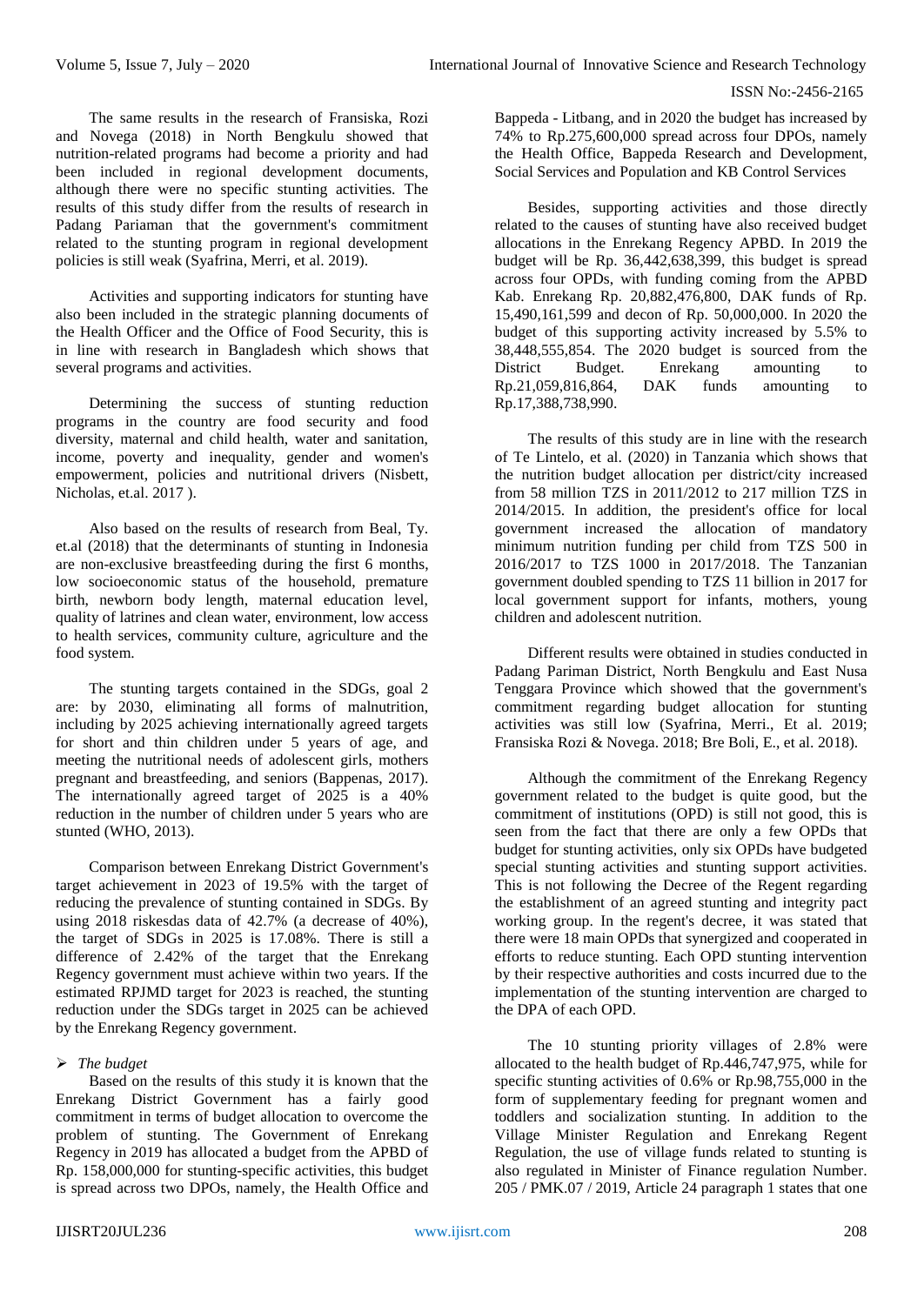of the conditions for disbursement village budget phase III is to attach a report on village level stunting convergence of the previous fiscal year. Based on the budget sources for handling stunting in Enrekang District, it can be seen that in addition to the commitment of the Enrekang Regency government which is quite good, the commitment of the central government can be seen from the DAK / APBN budget allocation and the allocation of village funds for stunting handling. This is in line with the convergence of stunting handling efforts that will be realized if national, regional, and village programs/activities as providers of specific nutrition and sensitive nutrition intervention services are carried out in an integrated and integrated manner following their respective authorities. (TNP2K & Indonesian Vice President Secretariat, 2018).

In general, the budget allocation in Enrekang Regency is expected to reduce the stunting prevalence rate following the goals of SDGs in 2030 zero stunting and to reduce stunting by 40% in 2025. Research conducted by Shekar, Meera. et.al (2017) related to an increase in the annual fee scale for the period 2016 - 2025 carried out in 37 countries with a high prevalence of stunting including Indonesia. This research focuses on a package of specific nutritional interventions that have proven to be effective. The results of this study indicate that the need for a 10-year budget to increase specific nutrition interventions by 49.5 billion dollars, to achieve this target financing must now increase from 2.6 billion dollars to 7.4 billion dollars on average per year. Achieving a stunting target is feasible but will require large and coordinated investment in a supportive environment.

# **V. CONCLUSIONS AND RECOMMENDATIONS**

The Enrekang District Government has good policy commitments in handling stunting issues. This can be seen from the adoption of indicators and stunting activities as well as indicators and activities related to stunting in local government documents, namely RPJMD and RKPD districts and Strategic Plans and Renja of the Office of Health and Food Security. Also, the indicators contained in the RPJMD and Strategic Plan have referred to and are aimed at achieving the SDGs targets in 2025 and 2030.

The budget committee of the Enrekang Regency government in handling the stunting problem is quite good because the budget allocation for handling stunting has increased 74% from 2019 amounting to Rp.158,000,000 to Rp.275,600,000 in 2020. Besides that, the budget allocation for supporting stunting activities increased 5, 5% from 2019 amounting to 36,442,638,399 to Rp. 38,448,555,854 sourced from APBD, DAK and Deconcentration funds. In addition to funding from the APBD, village funds in 10 stunting locus villages also included a budget allocation for the stunting reduction convergence program of Rp. 98,755,000 in 2019.

Even though the overall commitment related to the budget is good enough but the institutional commitment is still weak. This can be seen in only 6 DPOs out of 18 DPOs that have stunting budgets and special stunting activities and support activities so that the Enrekang District Government needs to strengthen institutional commitment in terms of budget allocation for convergence/intervention activities to reduce stunting. Enrekang District Government needs to strengthen commitment/cooperation across sectors in the implementation of stunting handling activities.

# **REFERENCES**

- [1]. Beal, Ty., Tumillowicz, A., Sutrisna, A., Izwardy, D., Neufeld, L.M. (2018) A review of child stunting determinants in Indonesia. *John Wiley & Sons, Ltd.* 14(4), 1-10.
- [2]. BreBoli E., Baliwati Y.F., & Sukandar D. (2018). Komitmen Politik dan Peluang Pengembangan Kebijakan Gizi Pemerintah Daerah Provinsi Nusa Tenggara Timur*. JURNAL MKMI*, Vol. 14. 351-359.
- [3]. Fox A. M., Balarajan, Y., Cheng, C., & Reich, M.R. (2014) Measuring political commitment and opportunities to advance food and nutrition security: piloting a rapid assessment tool. *Health Policy and Planning*, 30.566–578.
- [4]. Gillespie S., Haddad L., Mannar V., Menon P., Nisbett N., & and the Maternal and Child Nutrition Study Group. (2013) The politics of reducing malnutrition: building commitment and accelerating progress (Maternal and Child Nutrition 4).*TheLancet*. [http://dx.doi.org/10.1016/S0140-6736\(13\)60842-9.](http://dx.doi.org/10.1016/S0140-6736(13)60842-9)
- [5]. Harris J., Drimie S., Roopnarainec T., & Covica N. (2017). From coherence towards commitment: Changes and challenges in Zambia's nutrition policy environment. *journal homepage: www.elsevier.com/locate/gfs, Global Food Security*. 13.49-56.
- [6]. Kementerian Perencanaan Pembangunan Nasional /Bappenas. (2017) RINGKASAN METADATA INDIKATOR TUJUAN PEMBANGUNAN BERKELANJUTAN (TPB)/ SUSTAINABLE DEVELOPMENT GOALS (SDGs). Jakarta
- [7]. Kementerian Kesehatan. (2018). *Buletin stunting (Situasi Balita Pendek/stunting di Indonesia).* Pusat Data dan Informasi kementerian Kesehatan Republik Indonesia.
- [8]. Kementerian Kesehatan. (2019*). Laporan Nasional, RISKESDAS 2018*. Badan Penelitian dan Pengembangan Kesehatan. Jakarta.
- [9]. Nisbett N., Davis P., Yosef S., & Akhtar N. (2017). Bangladesh's story of change in nutrition: Strong improvements in basic and underlying determinants with an unfinished agenda for direct community-level support. *Elsevier. Global Food Security*. 13. 21-29
- [10]. Republik Indonesia, Peraturan Menteri Keuangan Republik Indonesia Nomor 205/PMK.07/2019 tentang Pengelolaan Dana Desa.